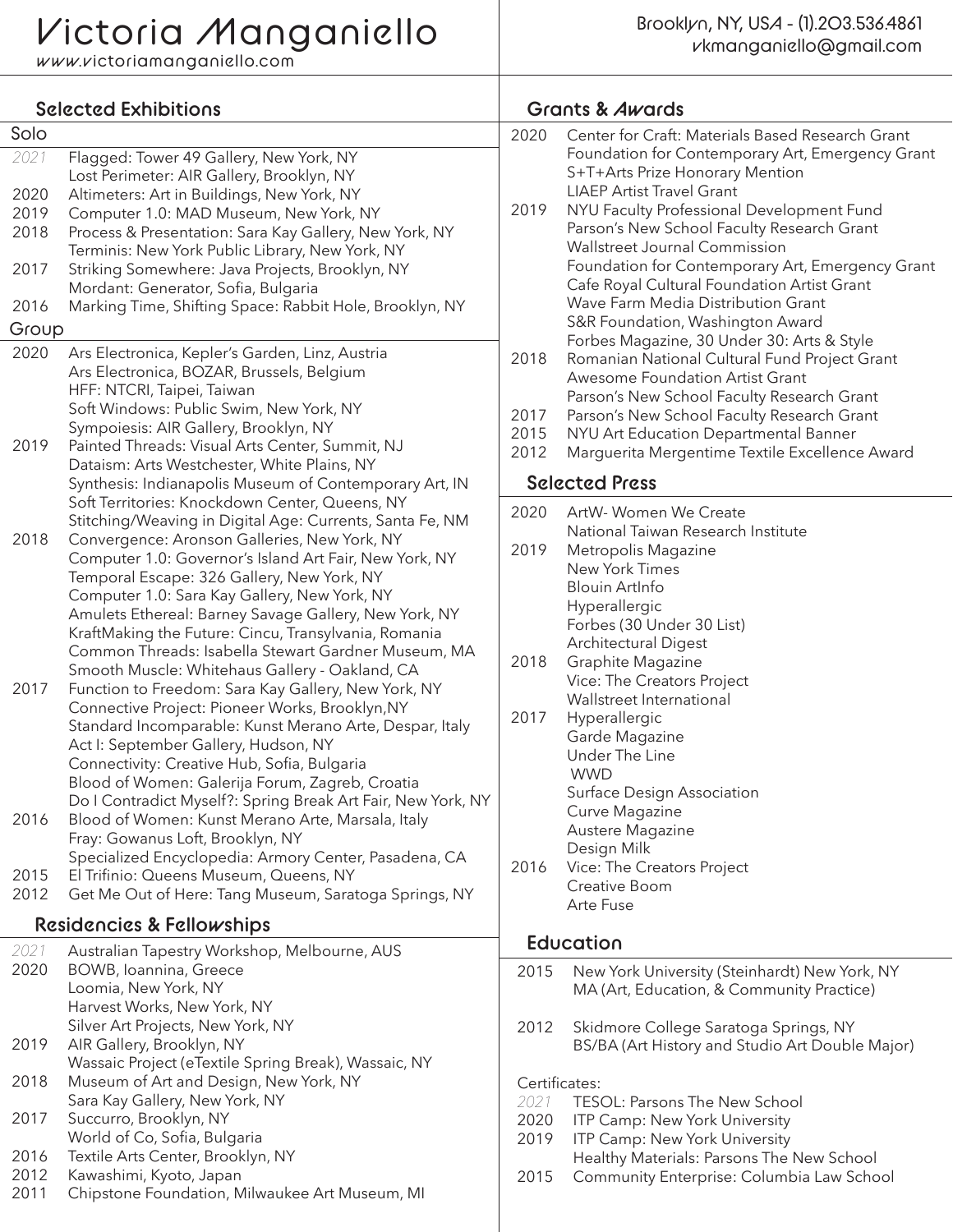## Victoria Manganiello

www.victoriamanganiello.com

| <b>Professional Practice</b>                                                                                                                                                                                                                                                                                                                                                                                                                                                                                                                                                                                                                                                                                                                                                                                                                                                                                                                                                                                                               | University Instruction<br>Course descriptions on next page                                                                                                                                                                                                                                                                                                                                                                                                                                                                                                                                                                                                                                                                   |  |  |
|--------------------------------------------------------------------------------------------------------------------------------------------------------------------------------------------------------------------------------------------------------------------------------------------------------------------------------------------------------------------------------------------------------------------------------------------------------------------------------------------------------------------------------------------------------------------------------------------------------------------------------------------------------------------------------------------------------------------------------------------------------------------------------------------------------------------------------------------------------------------------------------------------------------------------------------------------------------------------------------------------------------------------------------------|------------------------------------------------------------------------------------------------------------------------------------------------------------------------------------------------------------------------------------------------------------------------------------------------------------------------------------------------------------------------------------------------------------------------------------------------------------------------------------------------------------------------------------------------------------------------------------------------------------------------------------------------------------------------------------------------------------------------------|--|--|
| 2014/Present Practicing Artist: New York, NY                                                                                                                                                                                                                                                                                                                                                                                                                                                                                                                                                                                                                                                                                                                                                                                                                                                                                                                                                                                               |                                                                                                                                                                                                                                                                                                                                                                                                                                                                                                                                                                                                                                                                                                                              |  |  |
| Exhibiting original artwork and projects throughout NYC, USA,<br>and internationally including at the Indianapolis Museum of Con-<br>temporary Art, Museum of Art & Design, Armory Center, Queens<br>Museum, Kunst Merano Arte Italia and National Taiwan Crafts-<br>manship Institute                                                                                                                                                                                                                                                                                                                                                                                                                                                                                                                                                                                                                                                                                                                                                     | 2017/Present<br>Parsons School of Design: New York, NY<br>BFA Fashion / AAS Fashion / BFA Interior<br>Design / MFA Textiles<br>New York University: New York, NY<br>2018/Present<br><b>BFA Studio Art</b>                                                                                                                                                                                                                                                                                                                                                                                                                                                                                                                    |  |  |
| Residency & Fellowship appointments include MAD Museum, AIR<br>Gallery, Textile Arts Center, Wassaic Project, Silver Arts and the<br>Chipstone Foundation<br>Support grants and awards include from Center for Craft, Wave<br>Farm Media Artist Grant, Cafe Royal Cultural Foundation Artist<br>Grant, Foundation for Contemporary Art, S&R Washington Award,<br>Romanian Cultural Fund Grant, and S+T+Arts Prize<br>2014/Present Textile Consultant & Fabricator: New York, NY<br>Advise fine artists, furniture and product designers, curators and<br>educators on how to source, make with, design with and write<br>about fibers, textiles and dyes in their projects; Fabricate objects<br>and generate written content on commission and in collabora-<br>tion;<br>Previous and current clients include Yto Barrada, Jessica Mitrani,<br>Amanda Martinez, Caterine Lopez, Dane co., AB Screenwear,<br>BKSK Architecture, Of Course Global, Tatter Blue Library, Textile<br>Arts Center and National Taiwan Craft Research Institute | Visiting Lecturer and Critic<br>2020<br>University of Sofia, Bulgaria<br>2018<br>Open Style Lab, New York, NY<br>University of Sofia, Bulgaria<br>Skidmore College, Saratoga Springs, NY<br>Cooper Union, New York, NY<br>Pratt Institute, Brooklyn, NY<br>2017<br>University of Pennsylvania, Philadelphia, PA<br>Skidmore College, Saratoga Springs, NY<br>2015<br><b>Academic Awards and Positions</b><br>2020<br>Distinguished Teacher of the Year, Nomination<br>2019<br>NYU Faculty Professional Development Fund<br><b>Student Success - First Generation Advisor</b><br>Social Justice Committee Member<br>Arnold & Sheila Aronson Galleries: Exhibition<br>2018<br>Social Justice Committee Member<br><b>Skills</b> |  |  |
| Teaching Artist at the Brooklyn Public Library, Textile Arts Center,                                                                                                                                                                                                                                                                                                                                                                                                                                                                                                                                                                                                                                                                                                                                                                                                                                                                                                                                                                       | Weaving (TC2 Jacquard, Dobby, Floor Loom,<br>Tapestry, Double/Triple Cloth, etc.)<br>Dying (Natural and Synthetic Processes including<br>Indigo, bath, print, fiber reactive, acid, etc.)                                                                                                                                                                                                                                                                                                                                                                                                                                                                                                                                    |  |  |
| Museum of Art & Design, World of Co, and Civic Art Lab                                                                                                                                                                                                                                                                                                                                                                                                                                                                                                                                                                                                                                                                                                                                                                                                                                                                                                                                                                                     |                                                                                                                                                                                                                                                                                                                                                                                                                                                                                                                                                                                                                                                                                                                              |  |  |
| 2012/2014<br>Sotheby's, Auction Manager, New York, NY                                                                                                                                                                                                                                                                                                                                                                                                                                                                                                                                                                                                                                                                                                                                                                                                                                                                                                                                                                                      |                                                                                                                                                                                                                                                                                                                                                                                                                                                                                                                                                                                                                                                                                                                              |  |  |
| Collaborated with international contemporary art specialists to<br>create bi- annual contemporary art auction sales, catalogs, exhi-<br>bitions, and marketing events each involving up to 500 artworks<br>each                                                                                                                                                                                                                                                                                                                                                                                                                                                                                                                                                                                                                                                                                                                                                                                                                            | Spinning, Knitting (hand and machine), Crochet,<br>Batik, Marbling, Screen-Printing, Garment<br>construction & Embellishment, Sewing, Embroidery<br>Soft Circuits/Sensors/Speakers & e-textile<br>Adobe Suite (including photoshop for TC2                                                                                                                                                                                                                                                                                                                                                                                                                                                                                   |  |  |
| Managed and organized logistics of sale by assisting clients with<br>legal consignment agreements                                                                                                                                                                                                                                                                                                                                                                                                                                                                                                                                                                                                                                                                                                                                                                                                                                                                                                                                          |                                                                                                                                                                                                                                                                                                                                                                                                                                                                                                                                                                                                                                                                                                                              |  |  |
| Maintained Contemporary Art department inventory by manag-                                                                                                                                                                                                                                                                                                                                                                                                                                                                                                                                                                                                                                                                                                                                                                                                                                                                                                                                                                                 | weaving application), Arduino                                                                                                                                                                                                                                                                                                                                                                                                                                                                                                                                                                                                                                                                                                |  |  |
| ing physical condition, international regulatory codes, standards                                                                                                                                                                                                                                                                                                                                                                                                                                                                                                                                                                                                                                                                                                                                                                                                                                                                                                                                                                          | Academic Research and Writing                                                                                                                                                                                                                                                                                                                                                                                                                                                                                                                                                                                                                                                                                                |  |  |
| of authenticity and provenance                                                                                                                                                                                                                                                                                                                                                                                                                                                                                                                                                                                                                                                                                                                                                                                                                                                                                                                                                                                                             | <b>Ongoing Collaborations</b>                                                                                                                                                                                                                                                                                                                                                                                                                                                                                                                                                                                                                                                                                                |  |  |
| 2010/2012<br>Tang Museum, Education Programs Coordinator,<br>Saratoga Springs, NY                                                                                                                                                                                                                                                                                                                                                                                                                                                                                                                                                                                                                                                                                                                                                                                                                                                                                                                                                          | Soft Monitor LLC                                                                                                                                                                                                                                                                                                                                                                                                                                                                                                                                                                                                                                                                                                             |  |  |
| Researched and delivered monthly public tours of museum's cur-<br>rent contemporary art exhibitions                                                                                                                                                                                                                                                                                                                                                                                                                                                                                                                                                                                                                                                                                                                                                                                                                                                                                                                                        | Art and Design Studio focusing on the intersections of<br>textiles and technology; Primary Collaborator: Julian<br>Goldman, Product Designer                                                                                                                                                                                                                                                                                                                                                                                                                                                                                                                                                                                 |  |  |
| Designed, promoted and facilitated exhibition-related functions,<br>lectures and public programs                                                                                                                                                                                                                                                                                                                                                                                                                                                                                                                                                                                                                                                                                                                                                                                                                                                                                                                                           | Woman Interwoven<br>Documentary Series telling the stories of women working                                                                                                                                                                                                                                                                                                                                                                                                                                                                                                                                                                                                                                                  |  |  |
| Organized and led orientation program for incoming Skidmore<br>College first year students involving current exhibitions and the<br>creation of student's original artwork                                                                                                                                                                                                                                                                                                                                                                                                                                                                                                                                                                                                                                                                                                                                                                                                                                                                 | with textiles across industries around the world; Primary<br>Collaborator: Sarah Moshman, Film Director                                                                                                                                                                                                                                                                                                                                                                                                                                                                                                                                                                                                                      |  |  |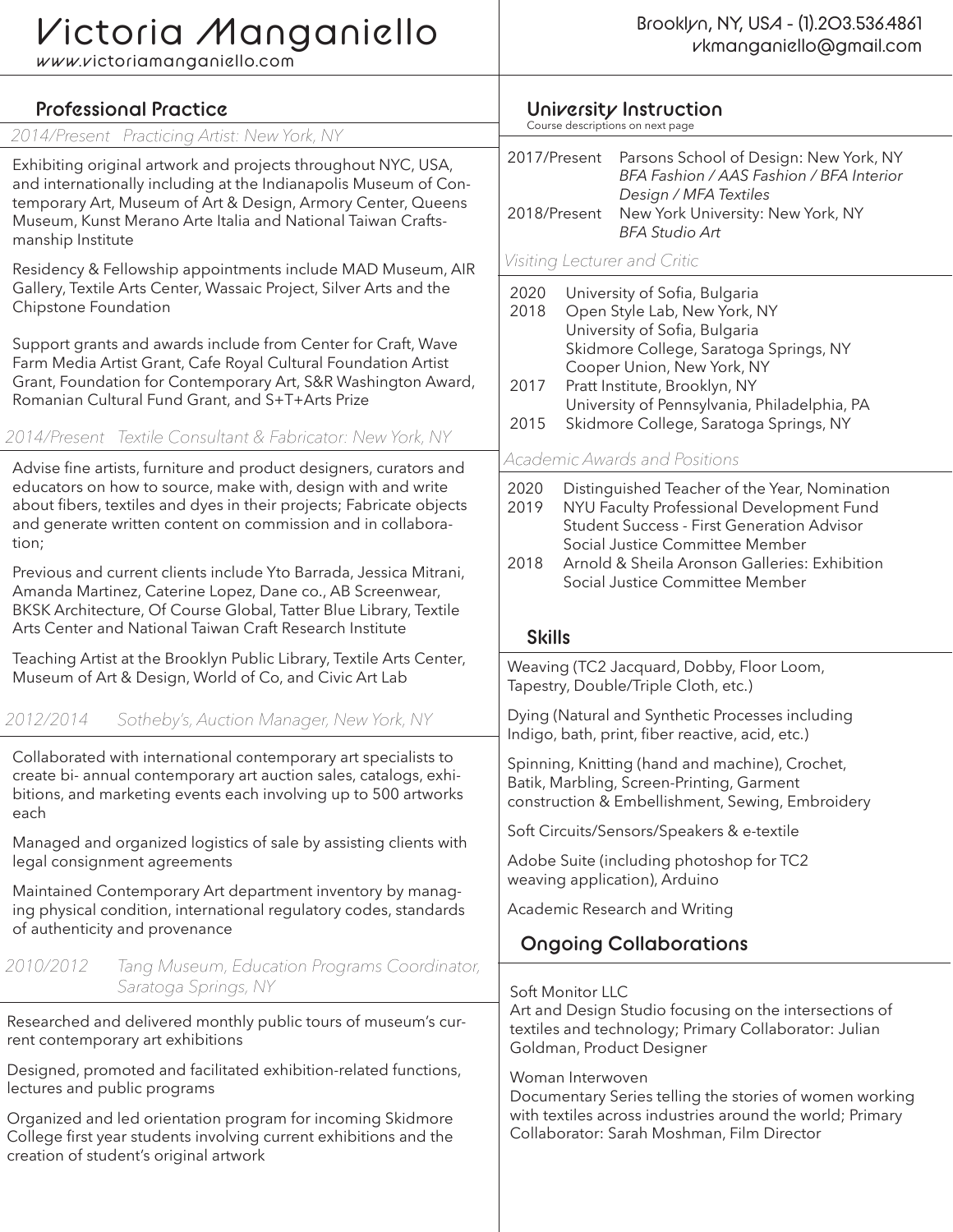www.victoriamanganiello.com

## University Instruction: **Parson's The New School**

#### *MFA TEXTILES*

*Supervisor: Preeti Gopinath (Associate Professor of Textiles and Director of the MFA Textile Program)*

*Major Studio 1* In this course, students gain a foundational knowledge of textiles, including different kinds of fiber and cloth, and engage in an expansive exploration of the textile industry. Students research innovative applications of ancient and ethnic weaving methods and also research, design, and develop smart fibers and yarns, biologically produced matter, and 3D printed materials. Major Studio 1 includes both observational and experimental modes of research, such as iconographic research, street style analysis, roundtable conferencing, and focus interviews. (Fall 2019, Spring 2021)

*Major Studio 2* In this class, students build on Major Studio 1 and begin creating textiles and advancing their understanding of the history of the discipline and industrial development. Students propose new scenarios related to current movements in the field, considering new ways to contribute to the local production and regional sourcing of textiles. Students investigate the prioritization, function, and impact of textiles in fields such as fashion, art, architecture, and industrial design. In shaping their scenarios, students explore research methods while gathering and examining data. (Spring 2020)

#### *BFA FASHION MATERIALITY*

*Supervisors: Brendan McCarthy (Program Director, BFA Fashion Design: Systems and Materiality) Luciana Scrutchen (Assistant Professor of Fashion)*

*Specialized Studio 1: Materiality* is supportive of the Integrated Design Studio core courses and gives the student an opportunity to build additional skills/techniques within a range of specialized 2D/3D execution. As part of this core sequence, students will have the opportunity to select options to begin a more focused exploration of make/execution/resolution with a view to specialization, while demonstrating ability to self-select appropriate aesthetic solutions, competently underpinned by technical and/or theoretical understanding. A focus on craft with a highly specialized approach to textile innovation, including dyeing, print, technology, weave and knit as drivers for design and collection. Deep exploration in terms of research towards unexpected outcomes in both apparel and non- apparel are encouraged. (Fall 2018, Fall 2019) In Fall 2019, I helped build a new curriculum for this course with a focus on "Materiality Futures."

*Specialized Studio 2: Materiality* is supportive of the Integrated Design Studio courses and Specialized Studio 1 and gives the student the opportunity to build on additional skills/techniques within 2D/3D execution. Students will have the opportunity to continue this pathway and further articulate their vision through 2D/3D processes with emphasis on innovation and personalization of technique. (Spring 2017, Spring 2019)

*Design Studio 3: Materiality:* This course provides an opportunity for the student to continue development of personal research methodologies, design philosophy, processes and innovative approaches to materiality. Students will be guided to further develop a personalized approach to design aesthetic, vocabulary and markets. Students will examine more complex design concepts in order to demonstrate a breadth of understanding of brand identity and user contexts. Consideration will be given to the visual curation of the fashion process in terms of personal identity, communication and brand messaging. As the third in a six-course core sequence, students will identify and understand the importance of re-contextualizing, defining and applying personal design aesthetics to a broad range of product and or related fashion design outcomes. (Fall 2020)

*Textiles:* This course focuses on the study of fiber and fabric properties, identifications, fabric weaving, yarn systems and knitting construction, finishes, dyeing and printing as related to fabric aesthetics quality, performance and product end-use. The course combines the study of textile science, creative use of fiber and fabric as inspiration in fashion design, as well as applications and practices in the fashion industry. By the successful completion of this course, students will be able to demonstrate a fundamental understanding of textile and yarn terminology, communicate fabric knowledge in relation to design, understand the development of textiles within a historic, ethnic, geographic and cultural context and showcase ability to manipulate fabric in innovative ways that impact design silhouette and details. (Spring 2017; Fall 2017; Spring 2018; Spring 2019)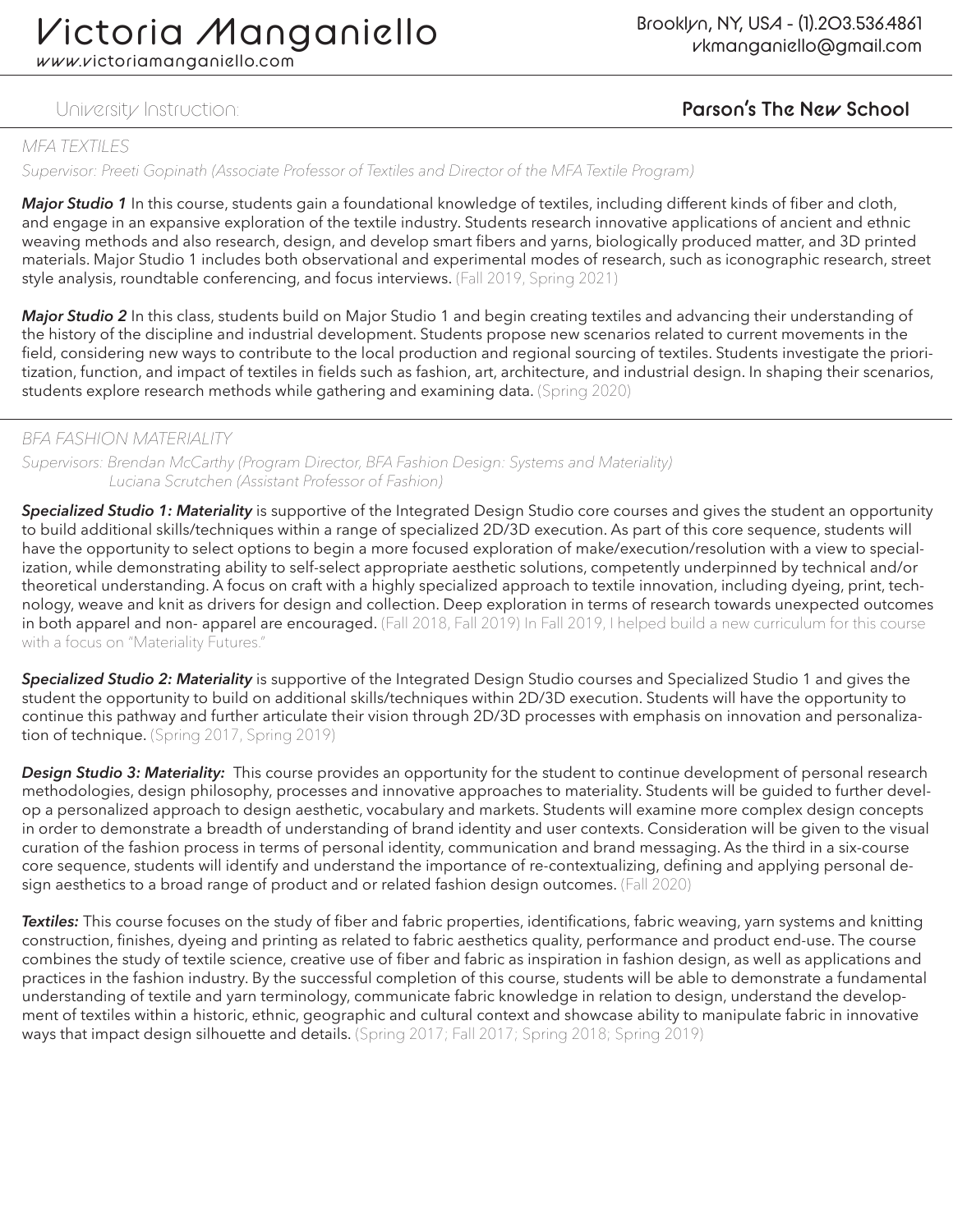www.victoriamanganiello.com

#### *AAS FASHION DESIGN*

*Supervisor: Jason Kass (Associate Dean of Fashion)*

*Textile Design Exploration:* This course will expose students to culture, principles and materials that encompass fabric creation. It will cover the differences between protein fibers (silks/wools/mohair), cellulose fibers (cotton/linen/hemp), synthetic fibers and how they interact with dyes, pigments, muds, and ochre, in addition to the impact they have in the environment. Student projects will include screenprinting, fabric painting, fabric dyeing, digital fabric printing, and felting. (Fall 2018, Spring 2019)

*Fashion Textile Survey:* This course provides a comprehensive survey of woven and knitted fabrics used in apparel design. It will examine fiber types, yarns, constructions and finishes, as well as the technology used to create them. Students will learn to identify fabric structures and evaluate their performance. (Spring 2018, Spring 2019)

#### *BFA INTERIOR DESIGN*

*Supervisor: Cotter Christian (Assistant Professor of Interior Design)*

*Studio Lab: Soft Materials:* \*Co-Taught with Assistant Professor of Interior Design, Yu Nong Khew. In this class, students will be introduced to how textiles and colors are a significant opportunity for interior designers to impact placemaking. We will be learning about fibers, fabric structures, leathers, as well as emerging soft materials such as bio-fabricated materials. Applications for Windows, Walls, Soft Furnishings, Carpet/Rugs, as well as ceiling and acoustic applications will also be explored. Additionally, we will also apply the principles and theories of color effectively in relation to environmental impact and human wellbeing. The studio lab workshop will include readings, discussions, research, hands-on fabrication and site visits. Projects will not be directly applied to the studio design work but will serve as reference information. (Fall 2018)

#### *MFA DESIGN & TECHNOLOGY*

*Supervisor: John Sharp (Director, MFA Design & Technology)*

*Computing Textiles: A Hands-On History:* \* Co-Taught with Part-Time Faculty, Elizabeth Stark. This course is an interdisciplinary exploration of the complex history and speculative future of technology by way of the history (and future) of textiles and craft. Students in this course will develop skills in circuitry and coding as they relate to the construction of textiles. They will also develop skills in textile construction such as knitting, weaving, and dying as they relate to technology. Practical skill development will be accompanied by a deep practice in historical and theoretical research and writing. Discussions will include themes of gender, race, and society and students will be encouraged to challenge conventional history. We will examine the value society places in its tools and what that means for the objects they produce and we consume. In this course, we ask students to consider how we define technology, who can create technology and how the evolution of technology has shaped the world we live in. We seek to understand how the tools we create now will affect our relationships to each other and our environment in the future. (Spring 2020)

## University Instruction: **Parson's The New School**